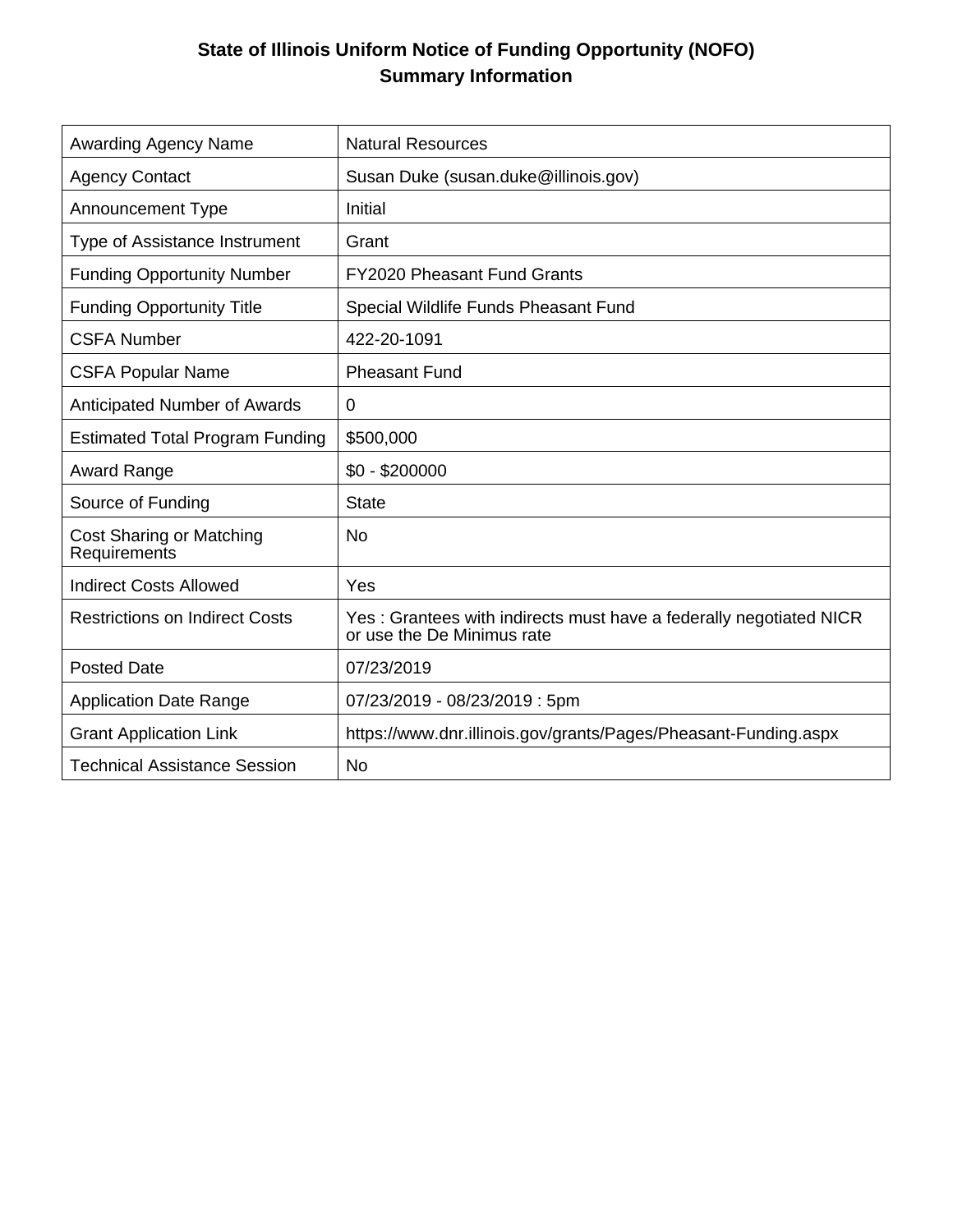# **Uniform Notice of Funding Opportunity (NOFO) Summary Information**

**7/23/2019**

|     | <b>Data Field</b>                       |                                                         |
|-----|-----------------------------------------|---------------------------------------------------------|
| 1.  | <b>Awarding Agency Name:</b>            | Illinois Department of Natural Resources                |
| 2.  | <b>Agency Contact:</b>                  | Susan Duke                                              |
|     |                                         | <b>Grant Administrator</b>                              |
|     |                                         | One Natural Resources Way                               |
|     |                                         | Springfield, IL 62702                                   |
|     |                                         | Susan.duke@illinois.gov                                 |
|     |                                         | (217) 785-4416                                          |
| 3.  | Announcement Type:                      | <b>⊠</b> Initial announcement                           |
|     |                                         | $\Box$ Modification of a previous announcement          |
| 4.  | Type of Assistance Instrument:          | <b>State Pheasant Fund</b>                              |
| 5.  | <b>Funding Opportunity Number:</b>      | FY2020 State Pheasant Fund                              |
| 6.  | Funding Opportunity Title:              | Special Wildlife Funds Pheasant Fund                    |
| 7.  | <b>CSFA Number:</b>                     | 422-20-1091                                             |
| 8.  | <b>CSFA Popular Name:</b>               | <b>Pheasant Fund</b>                                    |
| 9.  | CFDA Number(s):                         | n/a                                                     |
| 10. | Anticipated Number of Awards:           | unknown                                                 |
| 11. | <b>Estimated Total Program Funding:</b> | Approximately \$500,000                                 |
| 12. | Award Range                             | \$0 to \$200,000                                        |
| 13. | Source of Funding:                      | □ Federal or Federal pass-through                       |
|     |                                         | $\boxtimes$ State                                       |
|     |                                         | □ Private / other funding                               |
| 14. | <b>Cost Sharing or Matching</b>         | □ Yes ⊠ No                                              |
|     | Requirement:                            |                                                         |
| 15. | <b>Indirect Costs Allowed</b>           | $\boxtimes$ Yes $\Box$ No                               |
|     |                                         |                                                         |
|     | <b>Restrictions on Indirect Costs</b>   | □ Yes ⊠No                                               |
|     |                                         | If yes, provide the citation governing the restriction: |
|     |                                         |                                                         |
| 16. | <b>Posted Dates:</b>                    | July 23, 2019 to August 23, 2020                        |
| 17. | <b>Closing Date for Applications:</b>   | August 23, 2019 5pm                                     |
|     |                                         |                                                         |
| 18. | <b>Technical Assistance Session:</b>    | Session Offered: □ Yes ⊠ No                             |
|     |                                         |                                                         |
|     |                                         | Session Mandatory: □ Yes ⊠No                            |
|     |                                         |                                                         |
|     |                                         | Specify date and time                                   |
|     |                                         | Provide link to registration, if applicable             |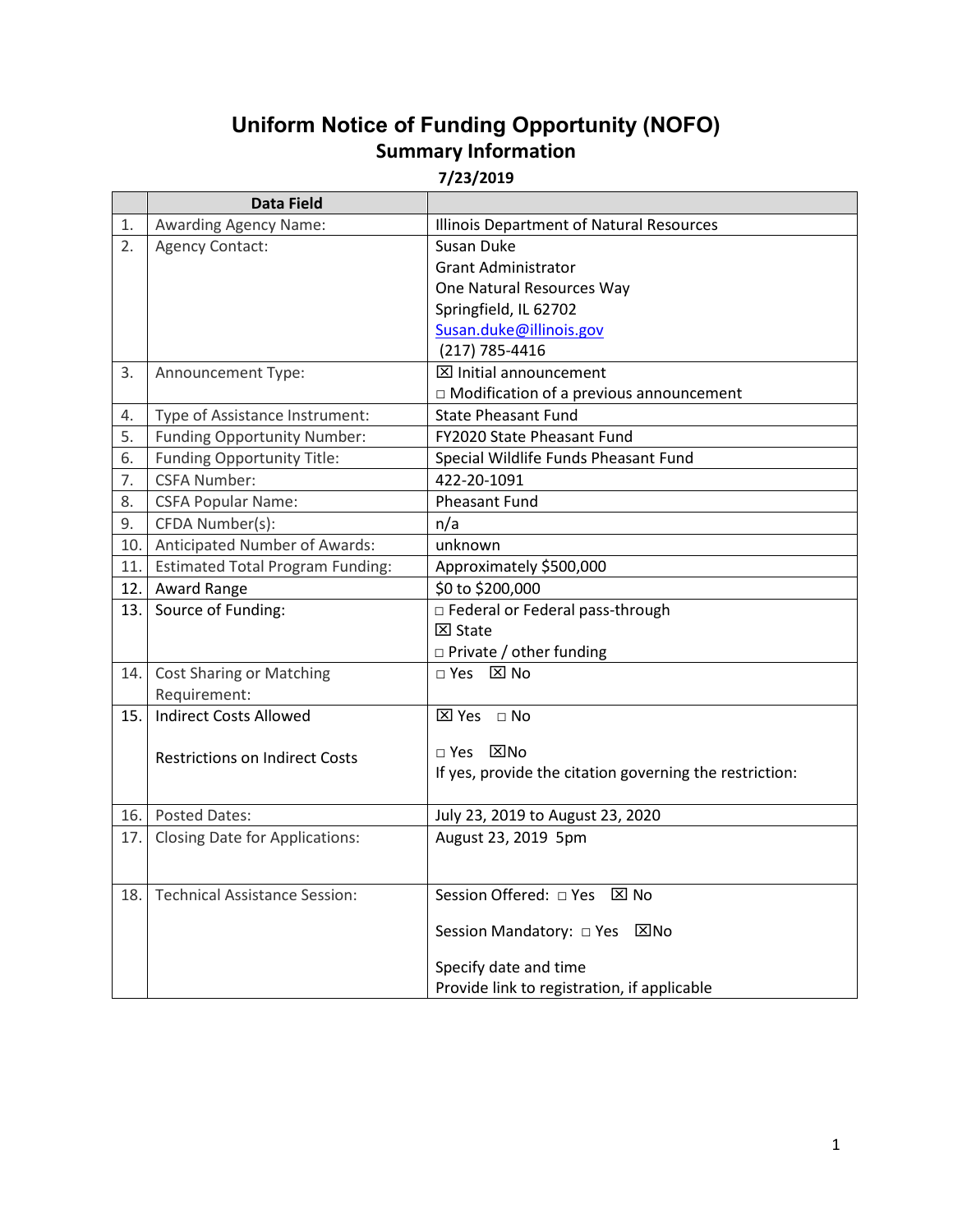## **Agency-specific Content for the Notice of Funding Opportunity**

### **A. Program Description**

The State Pheasant Fund provides grants to appropriate not-for-profit organizations and to governmental entities for projects for the purpose of wild pheasant conservation. This Fund is part of the Special Wildlife Funds Grant Program. Grants through the State Pheasant Fund are competitive and are evaluated for their merit.

Grant funding through this Fund supports activities and programs undertaken to preserve, protect, acquire, manage, and maintain high quality habitat for wild pheasant conservation. Eligible projects are limited to projects with the purpose of wild pheasant conservation. The projects may include land acquisition, pheasant habitat improvement on public or private land, pheasant research or education of the public regarding pheasants and pheasant hunting. See 520 ILCS 5/1.31 for full text of the Pheasant Fund Act.

**Grant Program Administration:** The Office of Resource Conservation's Division of Wildlife Resources administers four special grant programs that are funded by Illinois sportsmen through the purchase of Habitat Stamps and Migratory Waterfowl Stamps. These are the Illinois Habitat Fund, the State Pheasant Fund (the program described in this NOFO), the State Furbearer Fund and the State Migratory Waterfowl Stamp Fund.

These Funds are governed by Administrative Rule set forth in 17 III. Adm. Code 3060. The Grantee agrees and understands that the grant shall be administered pursuant to the Administrative Rule and shall comply with these terms and conditions. See Section H for full text of section 3060.40 of the Administrative Rule.

#### **Examples of Awarded Pheasant Fund Grants**

https://www.dnr.illinois.gov/news/Pages/IDNR-Announces-Spring-2019-State-Pheasant-Fund-Project-Grants.aspx

### **B. Funding Information**

.

**This Notice of Funding Opportunity is for grant awards** that utilize only State-appropriated funds from the Illinois State Pheasant Fund. Obligations of the State will cease immediately without penalty of further payment being required if in any fiscal year the Illinois General Assembly fails to appropriate or otherwise make available sufficient funds for this award. No federal funds are included in this grant program.

The Illinois Grant Funds Recovery Act (30 ILCS 705/5) limits the **grant period** for grants with advance payments to a maximum of twenty-four (24) months. The term begins on the date of the DNR Director's signature. Typically, that signature happens in late January. All work must be completed within the grant term. All grant funds must be expended by the grantee within 2 years of receipt of such funds. Any funds not expended or legally obligated at the completion of the project or at the end of the grant agreement, whichever is earlier, must be returned to the DNR within 45 days to be deposited in the State Pheasant Fund.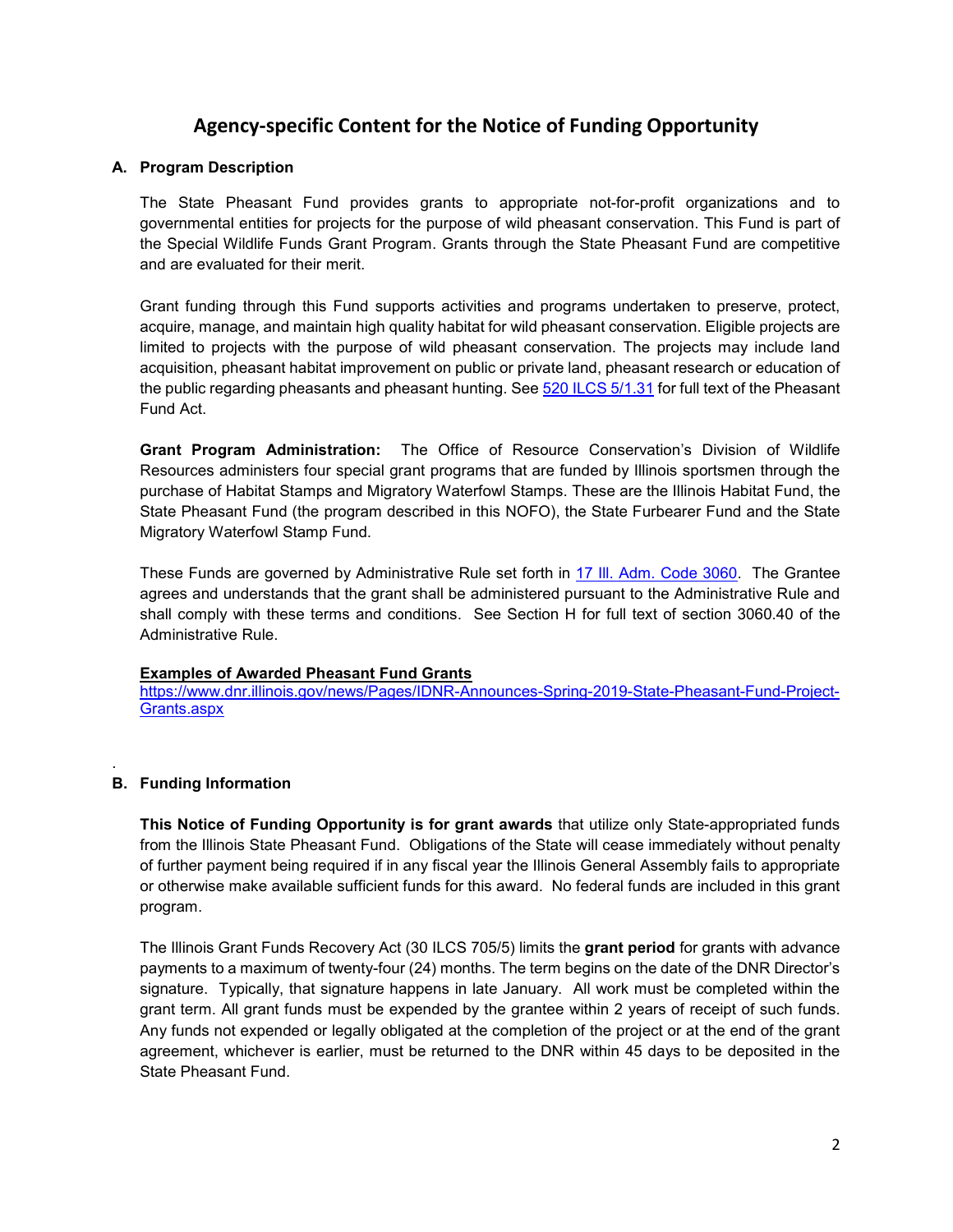Funding is available for new projects as well as proposals that continue, supplement or expand existing projects. New projects and continuing projects are given equal consideration.

**Available grant funding** depends on Annual Projected Revenues and Funding Level Appropriated by the Illinois General Assembly.

**Disbursements**: The disbursement of funds will be made after the final execution of the grant, and upon submission by the grantee of a written request for payment on the Request for Reimbursement Form provided by DNR. Disbursements can be made quarterly, or at the end of the grant. All payments shall be based upon documentation of project expenditures as submitted by the grantee, as provided below:

a) Advance Payments: The DNR shall make advance payments to the grantee before the work and/or equipment is purchased, in accordance with the following guidelines and the grantee's program of proposed expenditures for the grant funds:

- 1) For projects involving the purchase of equipment with a total cost estimate up to \$5,000.00, the DNR shall make payment in advance to the grantee up to one hundred percent (100%) of the grant award based on quotes submitted and approved by the DNR. **Within 10 days after the purchase of such equipment**, grantee shall provide written documentation to the DNR of the actual equipment purchase price, together with a payment of any amount by which the grant funds exceed the purchase price.
- 2) For projects involving the purchase of equipment with a total cost estimate of over \$5,000.00, the DNR shall make payment in advance to the grantee up to ninety-five percent (95%) of the grant award based upon quotes submitted and approved by the DNR. The remainder shall be reimbursed to the grantee after final documentation of project expenditures. **Within 10 days after the purchase of such equipment** shall provide written documentation to the DNR of the actual equipment purchase price, together with a payment of any amount by which grant funds received exceed the purchase price.
- 3) Payment for commodities and contractual services shall be made in **advance up to sixty percent (60%)** of the grant award with the remainder reimbursed to the grantee after final documentation of project expenditures.
- b) Except as otherwise required by paragraph a) (Advance Payments), all billings shall be submitted within ninety (90) days following the end of a project period or date of project completion. Failure to do so may be cause for termination of the project with no further reimbursement to the grantee.
- c) Project costs for which reimbursement is sought cannot be incurred by the grantee prior to the effective date of the agreement, unless otherwise authorized by the DNR. Costs incurred prior to DNR approval are ineligible for grant assistance. If purchase is initiated and documented by a written purchase order or invoice prior to the end of the term of the grant agreement and payment is made within 30 - 60 days, the expense may be allowable.
- d) Final payment will not be processed until the Final Report and Request for Reimbursement are received and approved by the DNR. All local match (if any) will be paid by the grantee who will provide documentation at this time.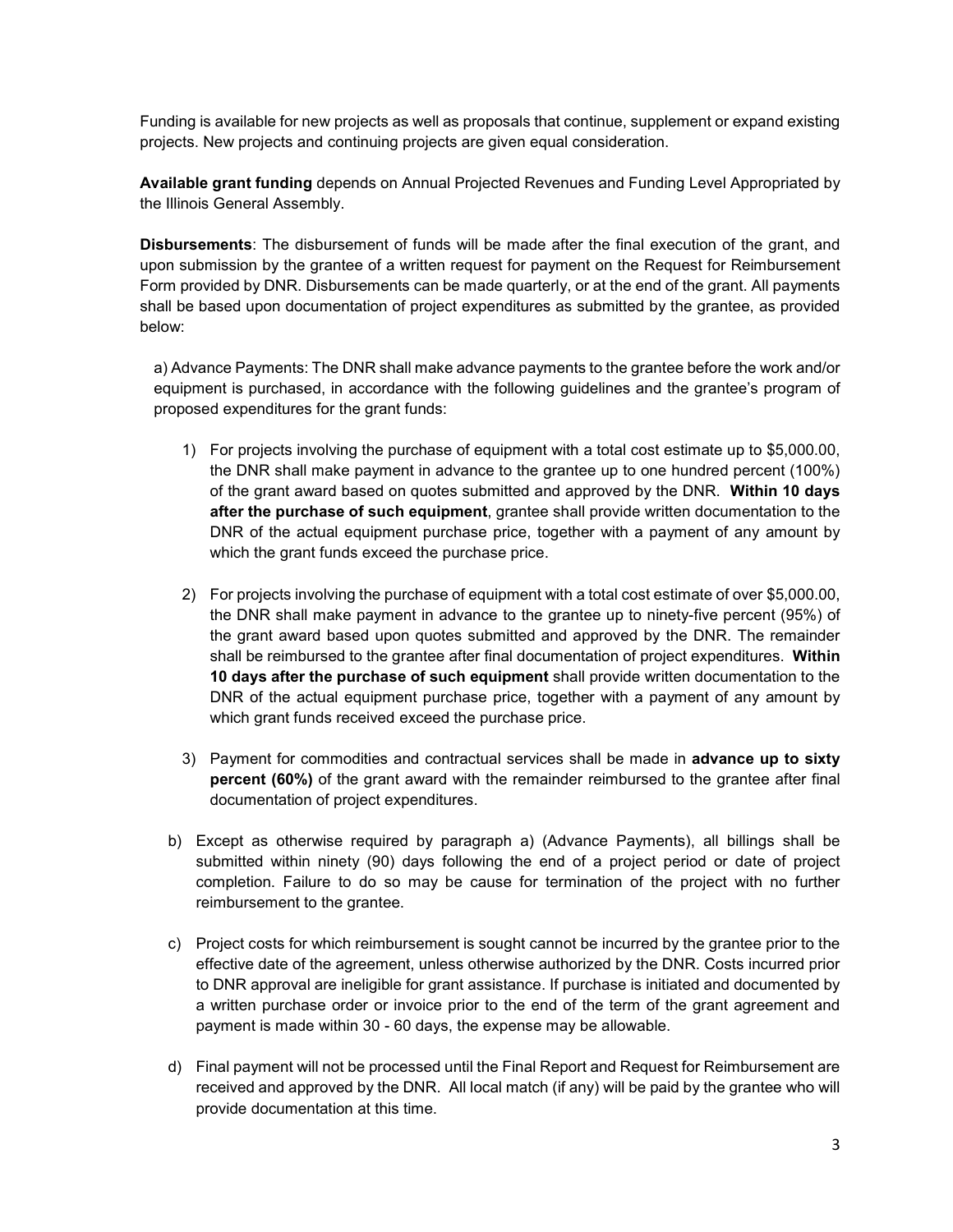### **C. Eligibility Information**

**Eligible recipients** are limited to any appropriate not-for-profit organization. "Appropriate Not-For-Profit Organization" means a not-for-profit corporation that is organized pursuant to the General Not For Profit Corporation Act of 1986 [805 ILCS 105], is in good standing as a not-for-profit corporation and is authorized to conduct affairs in Illinois with one of its purposes as stated in its Articles of Incorporation or Bylaws being the support, development, conservation or management of habitat for future generations, or wildlife rehabilitation.

**Dun and Bradstreet Universal Numbering System (DUNS) Number and System for Award Management (SAM):** Each applicant is required to have a valid DUNS number and be registered in SAM before submission of their application.

An applicant is exempt only if the applicant is an individual or Federal or State awarding agency that is exempt from those requirements under  $2$  CFR § 25.110(b) or (c), or has an exception approved by the Federal or State awarding agency under 2 CFR § 25.110(d)).

If an applicant is not registered in SAM, this link provides a connection for free SAM registration: https://governmentcontractregistration.com/sam-registration.asp

An applicant must always continue to maintain an active SAM registration with current information while it has an active State award or an application or plan under consideration by a Federal or State awarding agency. The State awarding agency may not make an award to an applicant until the applicant has complied with all applicable DUNS and SAM requirements. If an applicant has not fully complied with the requirements by the time the State awarding agency is ready to make an award, the State awarding agency may determine that the applicant is not qualified to receive an award and use that determination as a basis for making an award to another applicant.

If an applicant does not have a DUNS number, this link provides a connection for a free DUNS number: https://fedgov.dnb.com/webform.

Applicants must be pre-qualified through the Grant Accountability and Transparency Act (GATA) Grantee Portal, www.grants.illinois.gov/portal/. During pre-qualification, Dun and Bradstreet verifications are performed including a check of Debarred and Suspended status and good standing with the Secretary of State. The pre-qualification process also includes a financial and administrative risk assessment utilizing an Internal Controls Questionnaire. If applicable, the entity will be notified that it is ineligible for award because of the prequalification process. The entity will be informed of corrective action needed to become eligible for a grant award.

**Kinds of Projects Eligible for Grants** Eligible projects are limited to projects with the purpose of wild pheasant conservation. The projects may include land acquisition, pheasant habitat establishment, maintenance or restoration on public or private land, pheasant research or education of the public regarding pheasants and pheasant hunting. Examples of past funded expenses include purchase of native grass and forb seed, herbicide, and purchase of habitat management equipment such as controlled burn tools, seeders, sprayers, native grass drills, expenses related to research or education on pheasants and their habitat, and land purchases.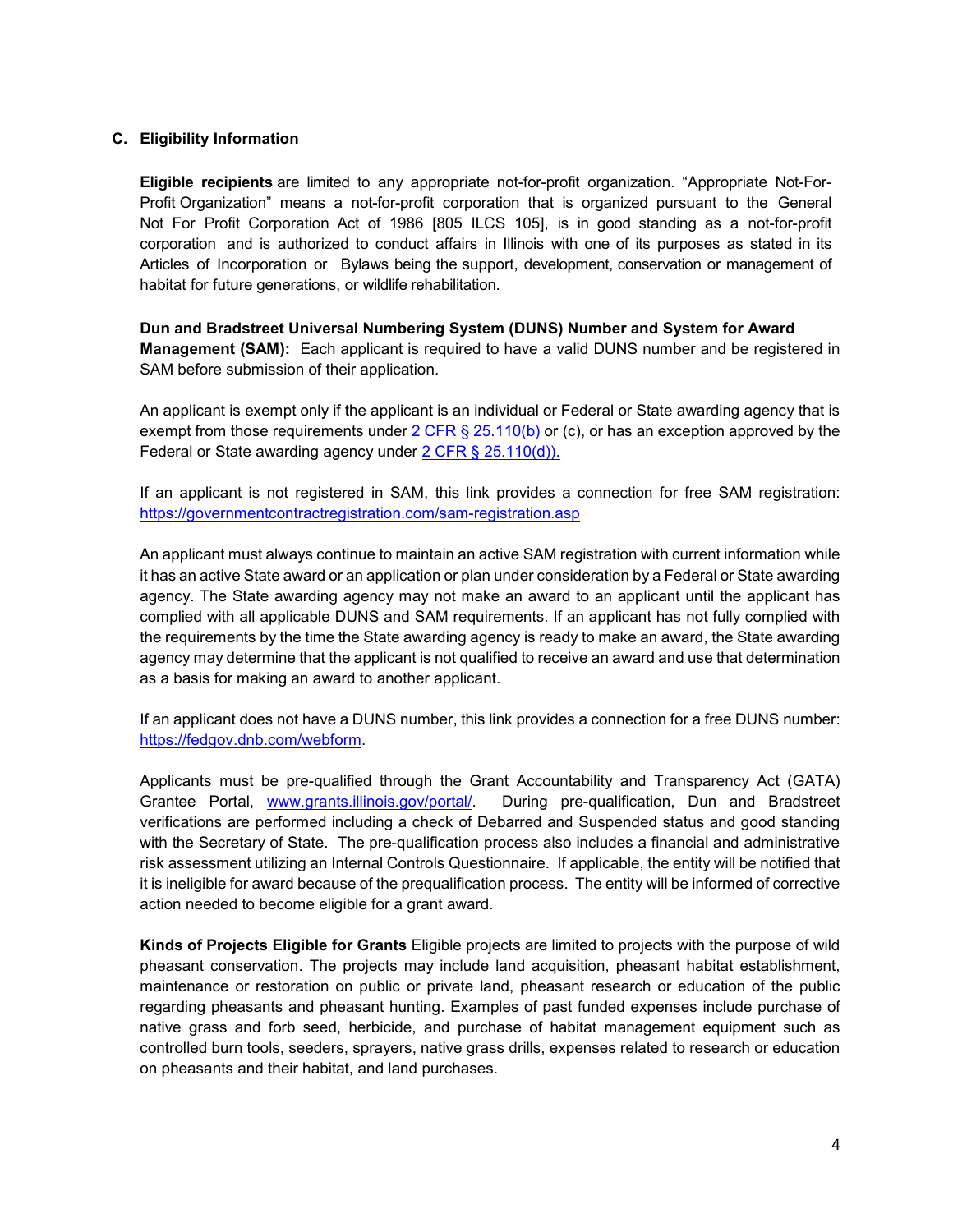**Kinds of Projects Ineligible for Grants** include all projects that do not have the primary aim of wild pheasant conservation. Vehicles such as trucks, all-terrain vehicles (ATVs), etc., are not eligible under this grant program.

**Limitations:** The maximum reimbursement for various types of habitat development is limited to the following cost-per-acre rates which include the grantee's percentage cost share match as listed in the Uniform Budget Template:

- a) \$100.00/acre for seed costs (grasses, forbs, legumes or any combination thereof)
- b) Food plots alone are not eligible for reimbursement.

Cost per acre limitations have not been set for trees and shrubs.

**Cost Sharing or Matching** is not required for award of these grants. However, providing cost share can improve the competitiveness of a project. See Section E below.

**Indirect Cost Rate**: To charge indirect costs to a grant, the applicant organization must have an annually negotiated indirect cost rate agreement (NICRA). There are three types of NICRAs: a) Federally Negotiated Rate. Organizations that receive direct federal funding may have an indirect cost rate that was negotiated with the Federal Cognizant Agency. Illinois will accept the federally negotiated rate. The organization must provide a copy of the federally NICRA. b) State Negotiated Rate. The organization must negotiate an indirect cost rate with the State of Illinois if they do not have Federally Negotiated Rate or elect to use the De Minimis Rate. The indirect cost rate proposal must be submitted to the State of Illinois within 90 days of the notice of award. c) De Minimis Rate. An organization that has never received a Federally Negotiated Rate may elect a de minimis rate of 10% of modified total direct cost (MTDC). Once established, the de minimis rate may be used indefinitely. The State of Illinois must verify the calculation of the MTDC annually in order to accept the de minimis rate.

### **D. Application and Submission Information**

**Download Application Package:** The complete application package consists of these three documents found at https://www.dnr.illinois.gov/grants/Pages/Pheasant-Funding.aspx **If you need any assistance with the application forms or the process call or email** 

**Susan.Duke@illinois.gov 217-785-4416.** 

### **Application Package must include**

- 1. Uniform Application for State Grant Assistance (fillable pdf)
- 2. Project Narrative (word document). Must include the following
	- a. Project Description with justification including
		- i. Wildlife to benefit from the project
		- ii. Plan for implementation, including an activity timeline on how the project's goals will be attained.
		- iii. Amount of habitat to be established or managed, including species to be planted or eliminated
		- iv. target audience for education projects, with objectives, methodology, measurable outcomes and products resulting from the project that can be used after completion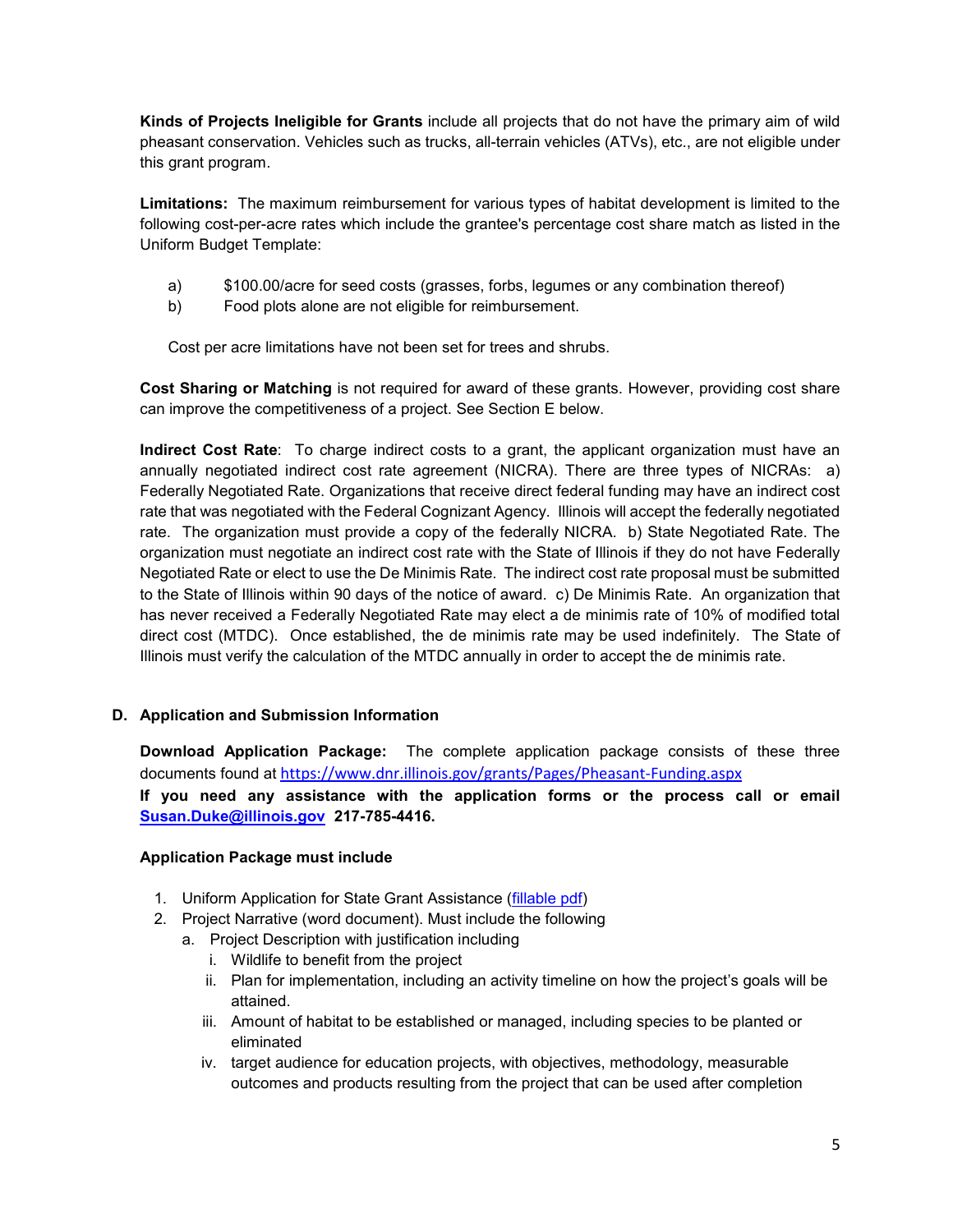- b. Comprehensive plan for the operation and maintenance of the project including supervision, estimated costs (including any and all fees) and storage location, if applicable
- c. Description of plan for general public access or use (or lack thereof)
- 3. Uniform Budget Template and Budget Narrative (fillable pdf)

### **Application Attachments must include**

- **1. Project Area Map**
- 2. **W-9:** All applicants must complete and provide the **latest W-9 version** as found at www.IRS.gov. The Illinois Comptroller, who issues all State payments, will not accept earlier versions.
- 3. **IRS Determination Letter:** Not-for-profit applicants that have not done business with the State of Illinois in the last 3 years, or have reorganized since last doing business with the State must provide a copy of their **IRS Determination Letter** which declares the entity's legal status as determined by the IRS, e.g. tax-exempt, governmental, partnership, type of corporation, or type of Limited Liability Company. This letter is not the FEIN assignment letter, but is among the original legal/tax documents for an entity.
- 4. **Plat Map(s) and Contracts (Optional):** If the project will be completed with cooperators, a plat map showing each property to be developed and a copy of a farm program contract for each committed cooperator involved in the project or estimated acreage. Committed cooperators will be given priority over estimated acreage.

**There is also a helpful document on how to write a grant proposal narrative on the DNR website. https://www.dnr.illinois.gov/grants/Documents/HowToWriteGrantProposal.pdf**

**Certification and Assurances:** All applicants must agree with and comply with the list of "Certification and Assurances" also found at www.grants.illinois.gov. Signing the Uniform Application for State Grant Assistance meets this requirement. Do not include this list with the submitted application. It will be part of the grant agreement documents.

To contact DNR, request or submit forms use the following means:

By US Mail: Department of Natural Resources Office of Grant Management and Assistance One Natural Resources Way Springfield, IL 62702-1271

By e-mail: susan.duke@illinois.gov

By phone: (217) 785-4416

**Application Format**: The Application and Budget forms should be on letter-sized paper and type font size must be 9 or greater. Any and all project descriptions, proposals, pictures, charts, tables and maps on separate sheets must be included with the application. These forms are designed to allow the Department and the review committee to obtain enough information to evaluate the proposed project.

**Application Submission:** The applicant must provide all information requested in the application package. Only one (1) original application with supporting documentation and legally authorizing signature needs to be submitted. Paper copies may be double-sided. Applications can be submitted electronically **(scanned original signatures are acceptable),** but not by facsimile. **The application**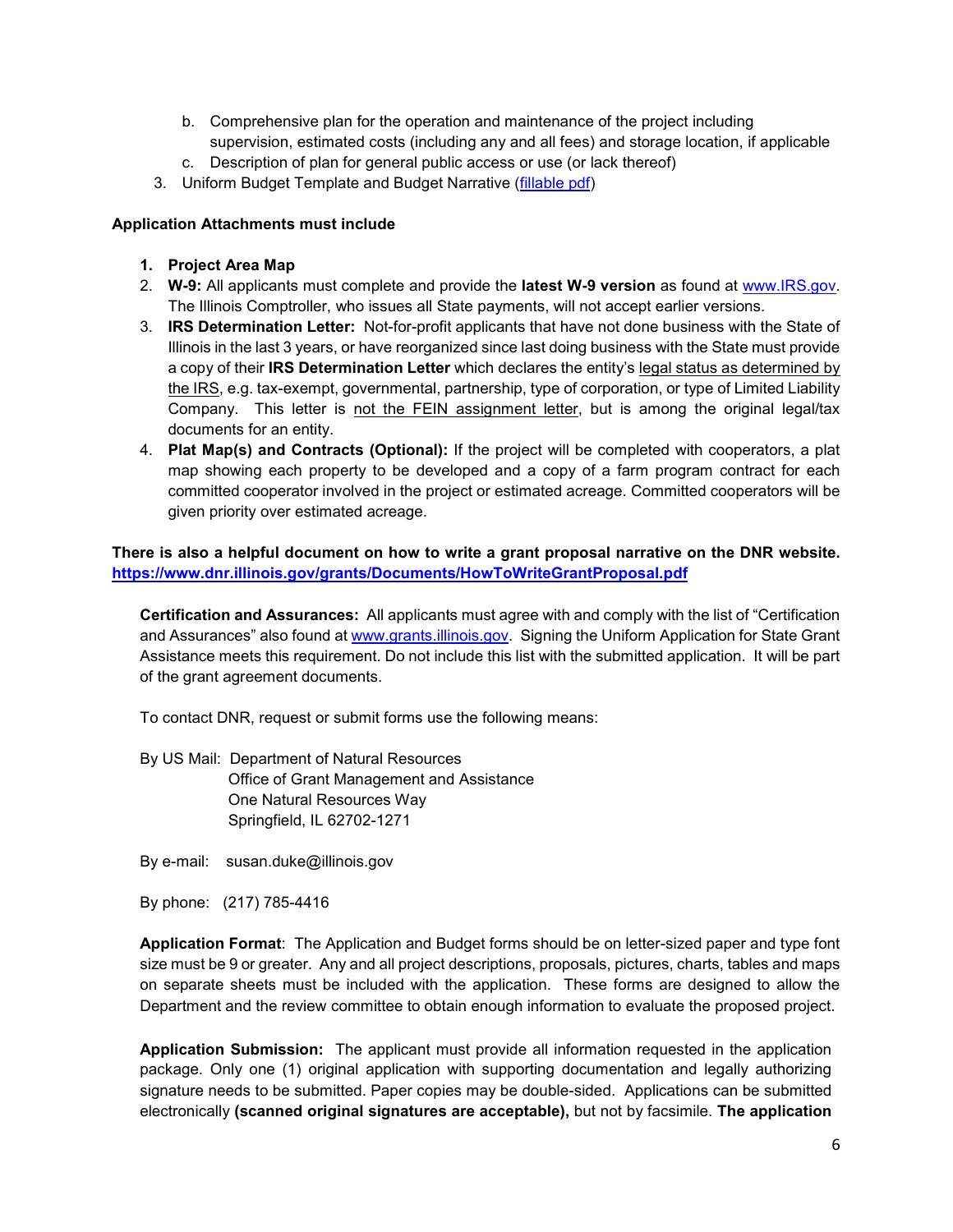**deadline is 5:00 p.m. August 1st.** Should this date fall on a Saturday, Sunday or holiday, the deadline will be extended to the next business day.

Submitting an incomplete application does not extend the application deadline date. Applications received after the deadline date will not be considered.

**Signers of these documents** must be authorized by their organization to enter into formal contracts. All communication, oral or written, **between** the applicant and DNR will be with the signer, or their designee. Applications that are not signed will be returned.

### **Applicant Pre-Qualification**

An applicant's organization will be subject to the following:

- Verification of Duns and Bradstreet number
- Check status if on the Illinois Debarred and Suspended List
- Check Good Standing status with the Illinois Secretary of State

Based on any of the above checks, the applicant will be notified if they are ineligible for grant award. Applicants will be informed if corrective action is needed to become eligible for award.

**Intent to Award:** Following a decision of intent to award DNR is required to conduct a financial and administrative risk assessment of the applicant. Additional information may be required at that time from the successful applicant. For the applicant to remain eligible for the award, they must provide the requested information within 30 days after notification of intent to award.

#### **E. Application Review Information**

**Review and Selection Process:** All applications received on time and containing the information required by the application packet will be reviewed by Department staff and will be forwarded to the Illinois Pheasant Fund Advisory Committee for evaluation and recommendation to the DNR Director, who makes the final decision on awards. Committee members with ties to an applicant entity are not allowed to vote on that entity's application.

**Application Evaluation:** The Illinois Pheasant Fund Advisory Committee will review applications according to the following criteria: completed application, past grant performance of the applicant, eligibility, feasibility, adverse impacts, quality of the proposed habitat, priority for the Department, the applicant's cost-share match, and the applicant's plan for general public access to and/or use of the proposed habitat development or equipment purchase.

The Illinois Pheasant Fund Advisory Committee will forward to the Director all applications and the prioritized list of all projects deemed to be consistent with the purposes of the Pheasant Fund. The Director will determine which grants will be awarded after considering the recommendations of the advisory committee. All applicants will be notified of the Director's decision.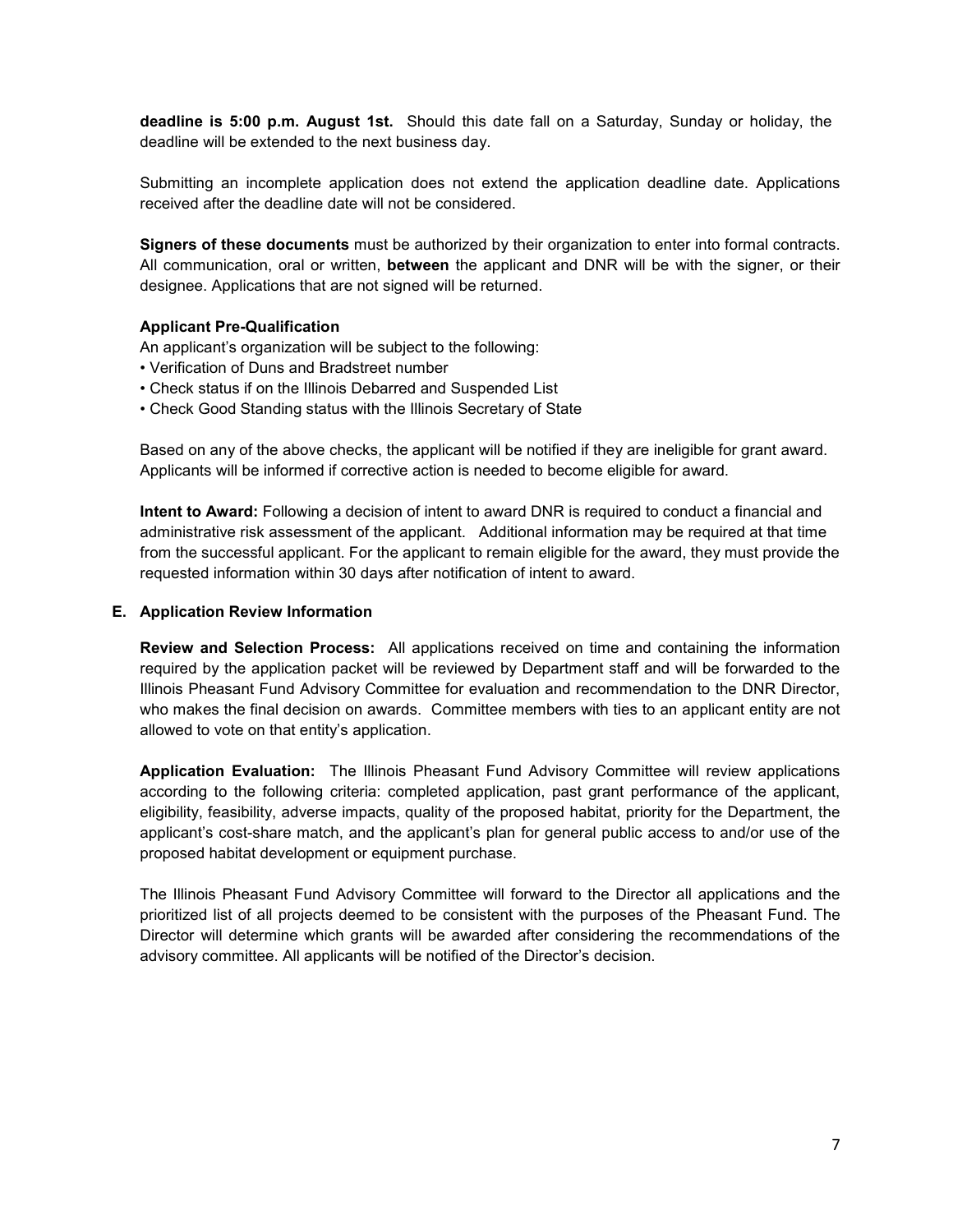**Evaluation Criteria:** The Illinois Pheasant Fund Advisory Committee shall evaluate each application presented as follows:

### **1. Biological Importance**

- 25 = Assists with achieving the goals of the **Illinois Statewide Wildlife Action Plan**
- 20 = Assists with achieving partial goals of the Illinois Statewide Wildlife Action Plan
- 10 = Assists with development of habitat associated with general private land work
- 5 = Provides minimal assistance with habitat development
- 0 = No habitat development provided (Project Not Recommended for Funding)

### **2. Geographical Reach**

- 15 = Regional scope; natural division, game division, watershed
- 10 = County or managed area
- 5 = Individual Landowner

### **3. Quality of Habitat Provided**

- 15 = Provides high quality habitat for target wildlife species as prescribed by the Wildlife Action Plan
- 10 = Provides moderate quality habitat that can address some of the needs of target wildlife species
- 5 = Provides limited quality habitat that addresses only one of the target species' habitat needs
- 0 = Inappropriate plant materials are used or promoted (Project Not Recommended for Funding)

### **4. Methodology and Project Cost (Feasibility)**

- 15 = Proposed methodology is sound and project cost is economical
- 10 = Proposed methodology is sound but project cost is average
- 5 = Proposed methodology is sound but project cost is expensive
- 0 = Proposed methodology is not sound (Project Not Recommended for Funding)

### **5. Match and Partners**

- 15 = 50% or more match provided; or two or more partners participating
- 10 = 25% or more match provided
- 5 = less than 25% match provided
- $0 =$  no match provided

### **6. Public Access Provided**

- 15 = Full public access provided
- 10 = Limited public access provided or habitat used as a refuge
- 5 = No public access allowed
- 0 = Paid public access (Project Not Recommended for Funding)

### **Maximum Habitat Development & Management Score = 100**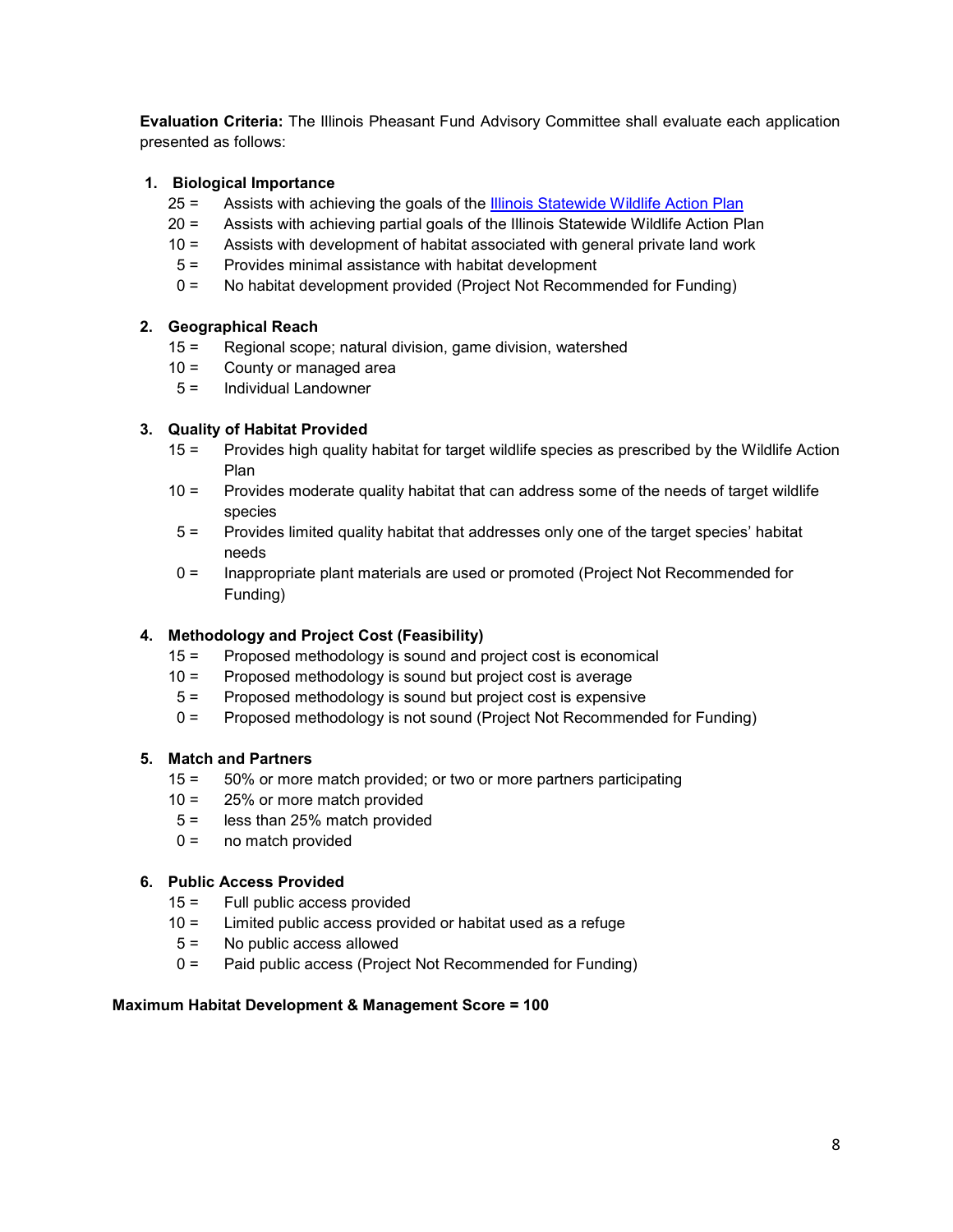### **Equipment Proposals**

### **1. Equipment Need**

- 35 = Equipment will be used by a habitat team for habitat development and/or management and will be used over broad areas or within Focus Areas or Conservation Opportunity Areas.
- 25 = Equipment is directly used for habitat development and/or management and is located in an area where equipment availability is limited.
- 20 = Equipment is directly used for habitat development and/or management and is located in an area where equipment with the same capability is available for timely use to conduct management.
- 10 = Equipment is indirectly used for habitat development and/or management and is located in an area where equipment with the same capability for timely use to conduct management is limited.
- 5 = Equipment is indirectly used for habitat development and/or management and is located in an area where equipment with the same capability is available for timely use to conduct management.
- 0 = Equipment is not involved with habitat development and/or management (Project Not Recommended for Funding).

### **2. Equipment Maintenance**

- 15 = Equipment will be stored in a building sheltered from the elements
- 10 = Equipment will be stored under tarp or in an open shelter
- 5 = Plans for equipment storage are unknown but equipment will be protected
- 0 = Equipment will be stored without protection (Project Not Recommended for Funding)

### **3. Appropriateness of Equipment and Project Cost (Feasibility)**

- 15 = Proposed equipment is appropriate and project cost is economical
- 10 = Proposed equipment is appropriate but project cost is average
- 5 = Proposed equipment is appropriate but project cost is expensive
- 0 = Proposed equipment is not appropriate (Project Not Recommended for Funding)

### **4. Match and Partners**

- 15 = 50% or more match provided; or two or more partners participating
- 10 = 25% or more match provided
- 5 = less the 25% match provided
- 0 = no match provided

### **5. Public Access Provided**

- 20 = Equipment will be used by a habitat team to provide habitat on private and public land
- 15 = Equipment will be provided to the public at no cost
- 10 = Equipment will be provided to the public at a reasonable cost
- 5 = Equipment will be limited to a group or site

### **Maximum Equipment Score = 100**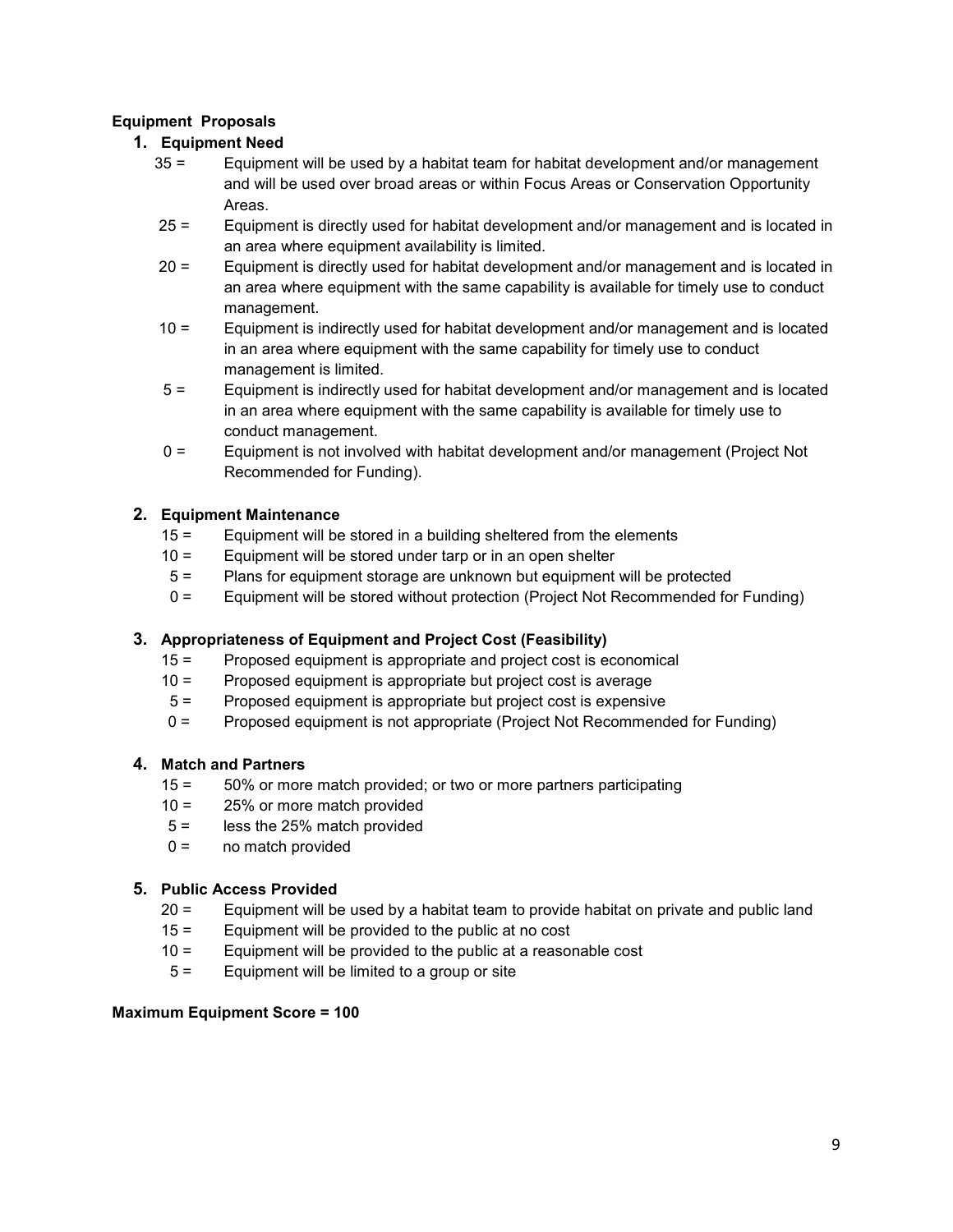### **Personnel/Position Proposals**

### **1. Biological Importance**

- $25 =$  Provides staff (where there currently are none) needed to advance the goals of the Wildlife Action Plan. Position focused on promoting, establishing and enhancing grassland habitat in priority areas
- 15 = Provides staff that will advance the goals of the Wildlife Action Plan and will spend  $\geq$ 50% of their time promoting, establishing and enhancing grassland habitat in a priority area
- 10 = Provides staff that will advance the goals of the Wildlife Action Plan and will spend  $\leq$ 50% of their time promoting, establishing and enhancing grassland habitat in a priority area
- 5 = Provides minimal assistance with habitat promotion, establishment and enhancement in priority areas
- $0 =$  Position not focused on habitat (Project Not Recommended for Funding)

### **2. Geographical Reach**

- 20 = Focused 100% on WAP Priority Area
- $10 =$  Partially focused on one or more WAP Priority Areas
- $5 =$  Focused outside of WAP Priority Areas

#### **3. Position Focus**

- $25 =$  Position focused on delivering technical and financial support to establish and manage high quality habitat in Wildlife Action Plan Priority Areas
- 15 = Position focused on delivering technical and financial support to establish and manage high quality habitat on private lands and some Wildlife Action Plan Priority Areas
- $10 =$  Position provides some technical and financial support to establish and manage quality habitat outside of WAP Priority Areas
- $0 =$  Position does not provide support for habitat improvements

### **4. Methodology and Project Cost (Feasibility)**

- $15 =$  Proposed methodology is sound and project cost is economical  $10 =$  Proposed methodology is sound but project cost is average
- Proposed methodology is sound but project cost is average
- $5 =$  Proposed methodology is sound but project cost is expensive<br> $0 =$  Proposed methodology is not sound (Project Not Recommend
- Proposed methodology is not sound (Project Not Recommended for Funding)

### **5. Match and Partners**

- $15 = 50\%$  or more match provided; or two or more partners participating  $10 = 25\%$  or more match provided
- $I0 = 25\%$  or more match provided<br> $5 =$  less the 25% match provided
- less the 25% match provided
- $0 =$  no match provided

Total Potential Score = 100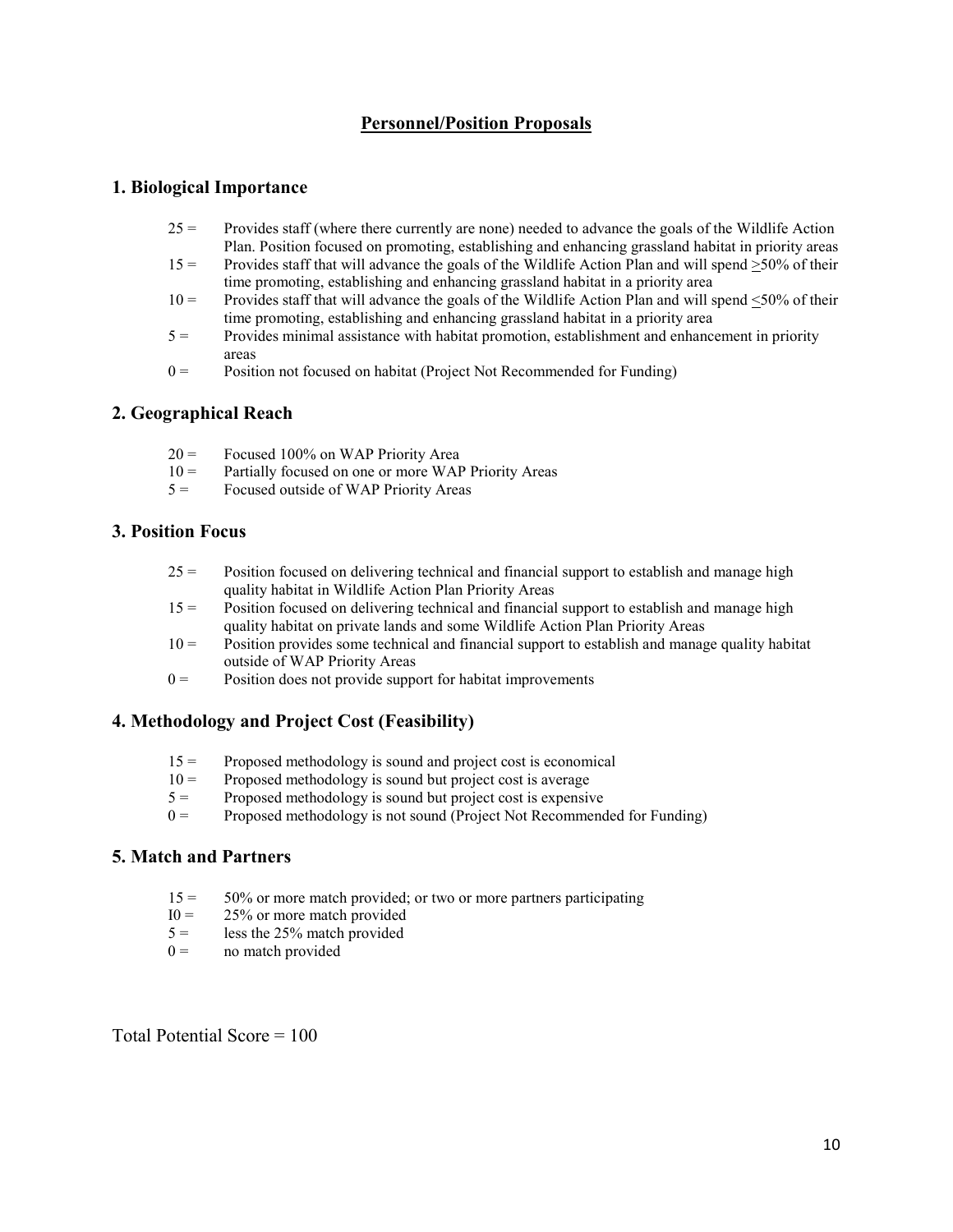**Anticipated Announcement and State Award Dates:** The Committee's recommendations are forwarded to the DNR Director, who usually makes his decisions shortly thereafter. Each applicant will be notified by letter and/or email of the Director's decision regarding their application.

### **F. Award Administration Information**

**State Award Notice:** After the DNR Director has made a decision the successful applicant will be notified by email and/or letter of any final requirements before the grant can be awarded to them. Once all the final requirements have been completed, two (2) originals of the Grant Agreement between DNR and the applicant will be sent for the applicant to sign both and return. Then the DNR Director will also sign both. One original will remain with DNR. The other original will be returned to the applicant.

Only after the Grant Agreement has been signed by the Director can expenses be incurred for grant reimbursement. Any expenses incurred outside of the grant period (before or after) are at the applicant's risk and are not eligible either as match or for reimbursement related to the grant.

**Performance Reporting:** The grantee shall be required to provide reporting of its activities under this project. The DNR may withhold or suspend payment if the grantee fails to submit the required reports. The following reports are required under this Agreement:

**a) Quarterly Progress Reports**: If the amount of grant funds awarded exceeds \$25,000.00, the grantee is required to provide to the DNR quarterly progress reports that describe the progress of the project and expenditures of funds according to the budget line items as detailed in the approved Uniform Application for State Grant Assistance. The Quarterly Progress Report will be due as follows:

| Period of Work          | <b>Quarterly Progress Report Due Before</b> |
|-------------------------|---------------------------------------------|
| January 1 – March 31    | April 30                                    |
| April $1 -$ June 30     | July 31                                     |
| July $1 -$ September 30 | October 31                                  |
| October 1 – December 31 | January 31                                  |

- **b) Annual or Final Report**: The grantee shall submit a written **Final Report** to the department no later than 30 days following the completion of the Project or the ending date of the grant agreement, whichever is earlier, in accordance with the applicable administrative rules. The Final Report shall include:
	- Grant Agreement Number
	- Grantee name, address and telephone number
	- Time-frame of the report
	- Name and telephone number or e-mail address of grantee representative completing the report
	- Project objective as described in the application and grant agreement
	- Completed Project description,
	- Summary of the Project accomplishments (if applicable) as follows:

for habitat preserved, protected, acquired, managed or improved (list of wildlife and/or native plant resources [by species] that benefit from the Project and how they benefit; acres planted in cool season grasses, warm season grasses, forbs, legumes, shrubs, trees or other appropriate description, including whether the acres were new or replanted; acres sprayed or controlled through the use of herbicides; acres upon which controlled burns were undertaken; acres affected through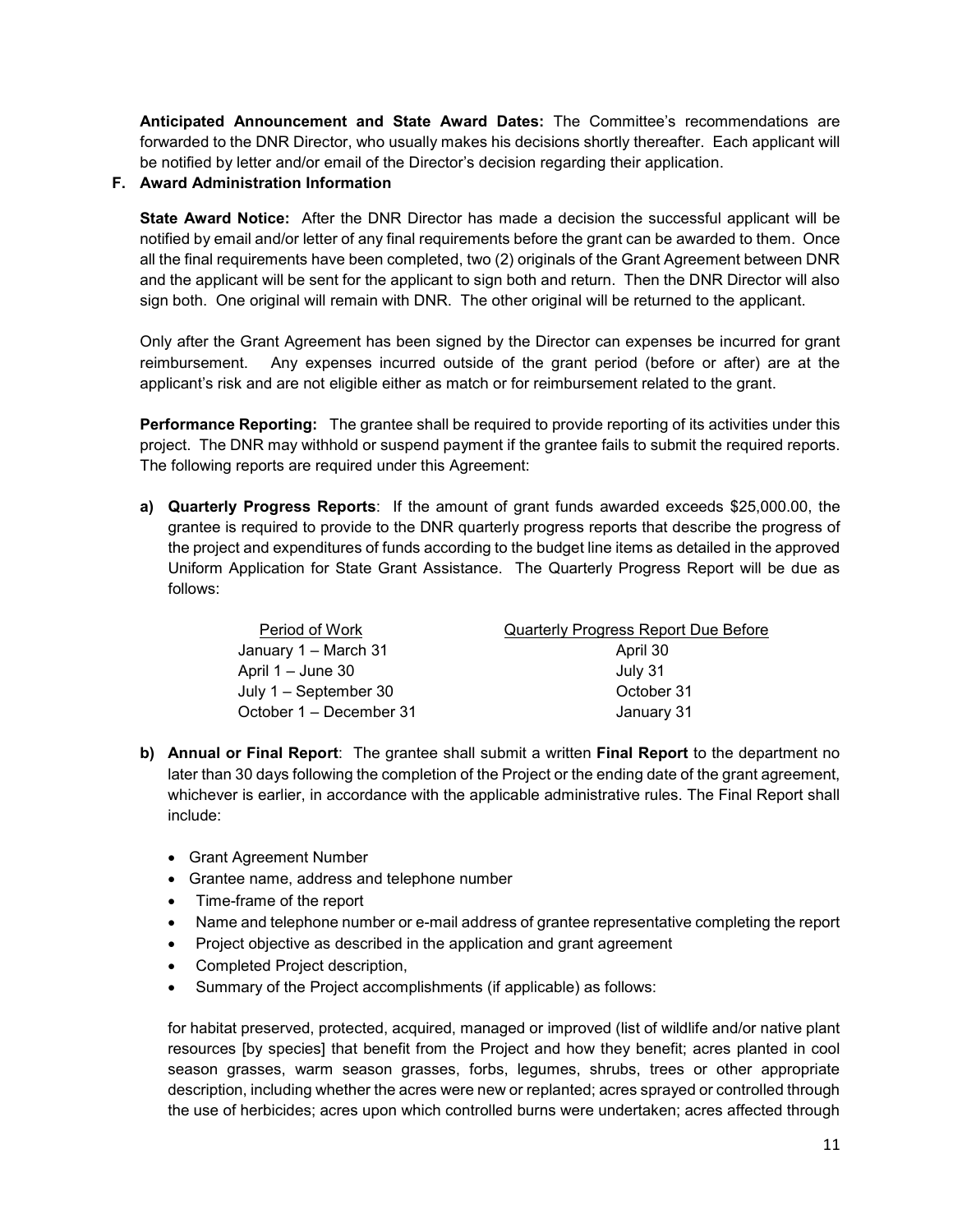woody vegetation and/or tree removal; acres planted, disked, mowed, sprayed, or burned; trees/shrubs planted or removed with equipment purchased through the grant; number of cooperators involved in the Project);

Total project expenditures itemized to include the following: name and address of vendor, item description identifying details (if applicable), quantity purchased, date item purchased;

• Project expenditures paid by funds other than Special Wildlife Grant Funds;

Documentation to support the summarized report including a complete list of landowner names and full address (note if absentee owner), acreage location and acres affected by the project. Multiple conservation practices on the same acreage do not multiply the acreage. On habitat development projects where other governmental or private funding programs are involved, the grantee is required to provide detailed information including but not limited to the type of eligible conservation practice completed, the amount (\$) of other cost sharing provided, the name of the cost share provider, and length of time committed to maintain the developed habitat area.

The DNR can provide a Final Report form.

- **c) Equipment Use Report**: If the grant is for the purchase of equipment, a similar written report of equipment usage shall be due to the DNR by December  $31<sup>st</sup>$  in each of the first five years following the purchase of equipment. The **Equipment Use Report** shall include the following:
	- Details on the Grant recipient:
		- Grant Agreement Number
		- Grantee name, address and telephone number
		- Time-frame of the report
	- Details on the piece of equipment:
		- Equipment type, model number and serial number
		- Storage location address
		- Acre or odometer meter reading at the beginning and ending of the reporting period
		- Contact person name and telephone number
		- Rental rate charged and total fees collected for the use of the equipment
		- Description of any equipment maintenance and total expenditures for maintenance, supported by paid invoices
	- Detailed information on the use of the equipment, including:
		- Date equipment was used
		- Location of equipment use, including county, township, range and section
		- Landowner name and full address (note if absentee owner)
	- Description of how equipment was used:
		- management practice completed (planting, disking, mowing, herbicide application,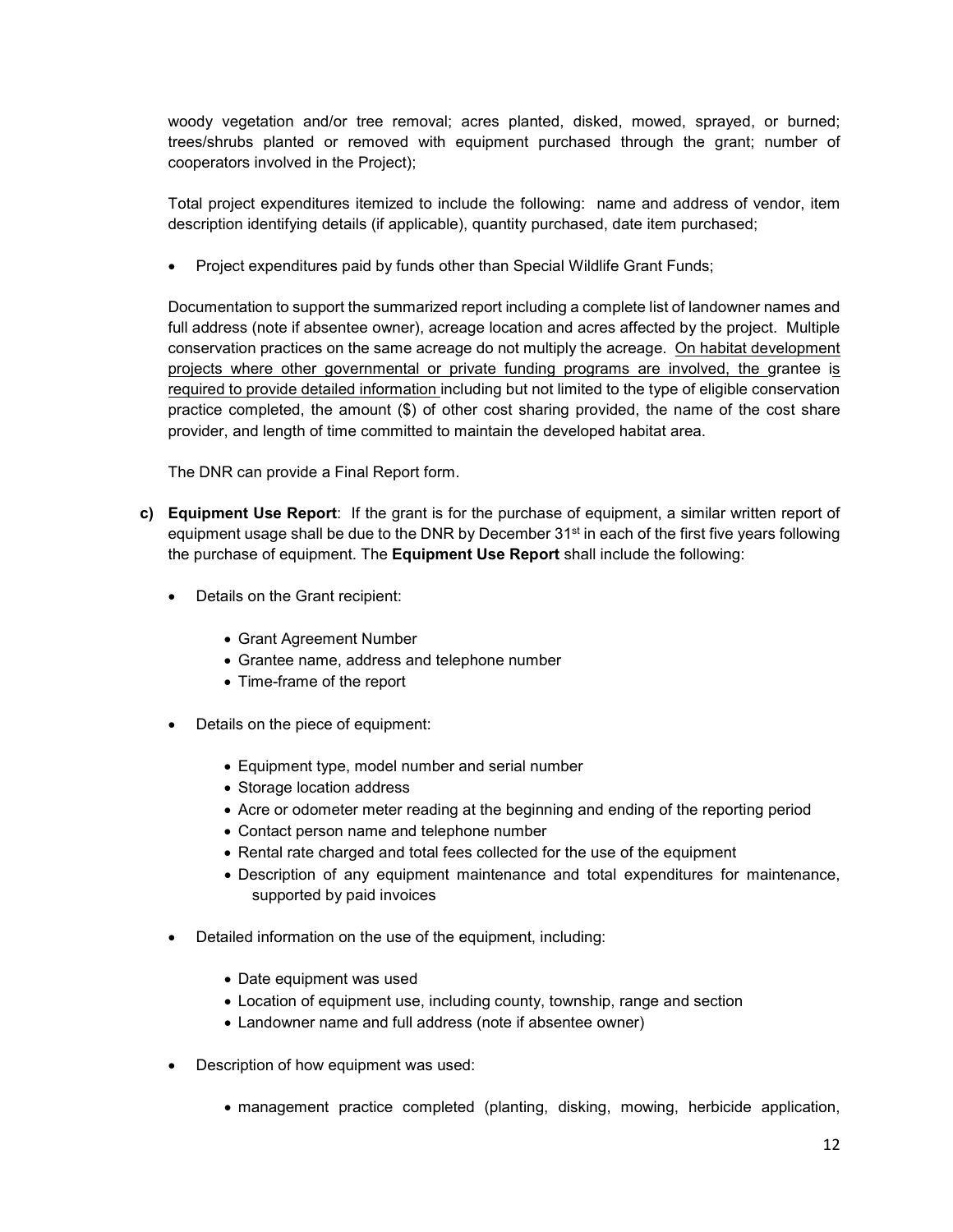prescribed burn)

- materials planted including the quantity and species planted and provide details of seed mix contents;
- acres established, enhanced or otherwise affected and how. (Note when multiple practices are on the same acres.)

**Failure to provide reports in a timely fashion shall render the grantee ineligible to receive payments under the current award and make them ineligible for future awards.** Deadlines for reports may be extended for just cause when such requests are submitted in writing at least two weeks prior to the deadline. All reports are to be delivered to:

> Illinois Department of Natural Resources Office of Grant Management One Natural Resources Way Springfield, IL 62702-1271 Attn: Susan Duke

#### **G. State Awarding Agency Contact(s)**

To contact DNR with questions related to this grant, please use the following means:

| By US Mail: Department of Natural Resources<br>Office of Grant Management and Assistance<br>One Natural Resources Way<br>Springfield, IL 62702-1271 |
|-----------------------------------------------------------------------------------------------------------------------------------------------------|
| By e-mail: $susan.duke@illinois.gov$                                                                                                                |

By phone: Susan Duke 217-785-4416

By fax: (217) 785-2438

#### **H. Other Information**

Besides the State Pheasant Fund, the Special Wildlife Funds offer non-profit organizations three (3) grant programs annually with specific purposes: the Illinois Habitat Fund focuses on wild animal habitat and conservation. The application deadline is August 19, 2019. The State Furbearer Fund focuses on conservation of fur-bearing mammals and developing and/or improving public fur-bearing mammal habitat management areas within Illinois. The application deadline is March  $1<sup>st</sup>$ . The State Migratory Waterfowl Stamp Fund focuses on development of waterfowl areas within the Dominion of Canada or the United States that specifically provide waterfowl for the Mississippi Flyway. The application deadline is January 1st.

More information can be found at DNR's website: www.dnr.illinois.gov Search for "Grants" under the A-Z tab.

The Administrative Rule for the State Pheasant Fund Grant program is as follows:

#### **Section 3060.40 State Pheasant Fund Grant Program**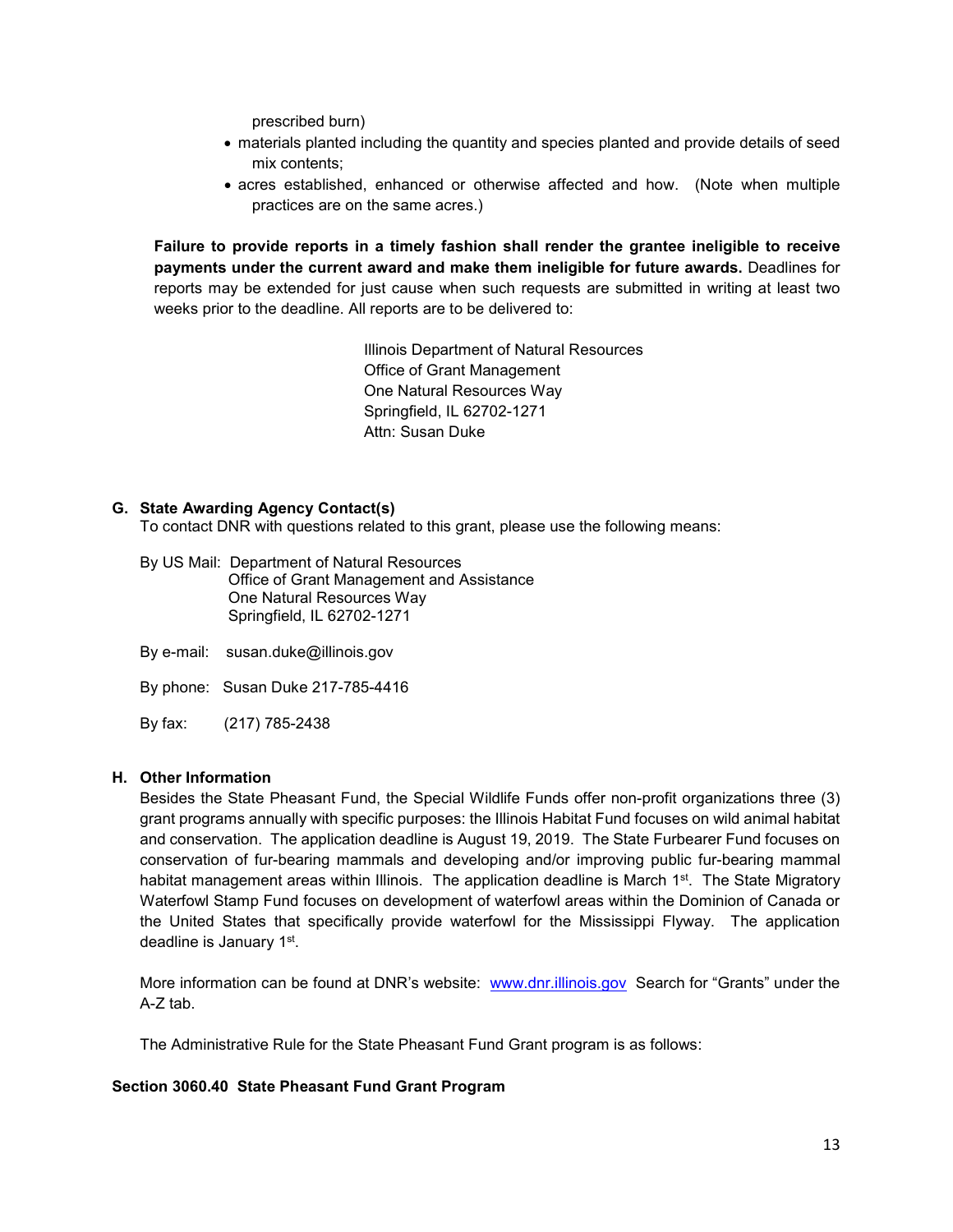- a) Eligibility Requirements
	- 1) Eligible recipients are limited to appropriate not-for-profit organizations.
	- 2) Eligible projects are limited to projects with the purpose of wild pheasant conservation. The projects may include land acquisition, pheasant habitat improvement on public or private land, pheasant research or education of the public regarding pheasants and pheasant hunting.
- b) Application Procedures
	- 1) Grant applications for funding assistance under this program shall be submitted to the Department at One Natural Resources Way, Springfield, Illinois 62702-1271, Attention: Office of Resource Conservation. The application deadline will be August 1. Application forms and instructions are available through the Department. Applications received after the deadline will be returned to the applicant and not considered by the Department.
	- 2) Applications shall contain all of the following required information:
		- A) the name and address of the applicant
		- B) the name of a contact person<br>C) a daytime telephone number a
		- a daytime telephone number and e-mail address (if available) for a contact person
		- D) a comprehensive project description with justification, including:
			- i) plan for implementation
			- ii) map of project area
			- iii) number of acres to be improved
			- iv) amount of habitat to be established or managed, including species to be planted or eliminated
			- v) if with cooperators, plat map showing each property to be developed and copy of a farm program contract for each committed cooperator involved in the project or estimated acreage. (Committed cooperators will be given priority over estimated acreage.)
			- vi) target audience for education projects, with objectives, methodology, measurable outcomes and products resulting from the project that can be used after completion

E) comprehensive plan for the operation and maintenance of the project, including supervision, estimated costs (including any and all fees) and storage location, if applicable

- F) a comprehensive funding/budget summary, including:
	- i) actual cash contributions other than the grant amount<br>ii) documented purchase price of equipment or commodit
	- documented purchase price of equipment or commodities
- G) description of plan for general public access or use (or lack thereof)
- H) signature of the applicant or authorized individual for applicant
- c) Project Evaluation and Procedures
	- 1) All applications received on time and containing the information required by the application packet will be reviewed by Department staff. Incomplete applications will be returned to the applicant for completion and resubmittal. Submitting an incomplete application does not extend the application deadline beyond the designated deadline date. All complete, eligible and timely applications will be forwarded to the State Pheasant Committee for funding recommendations.